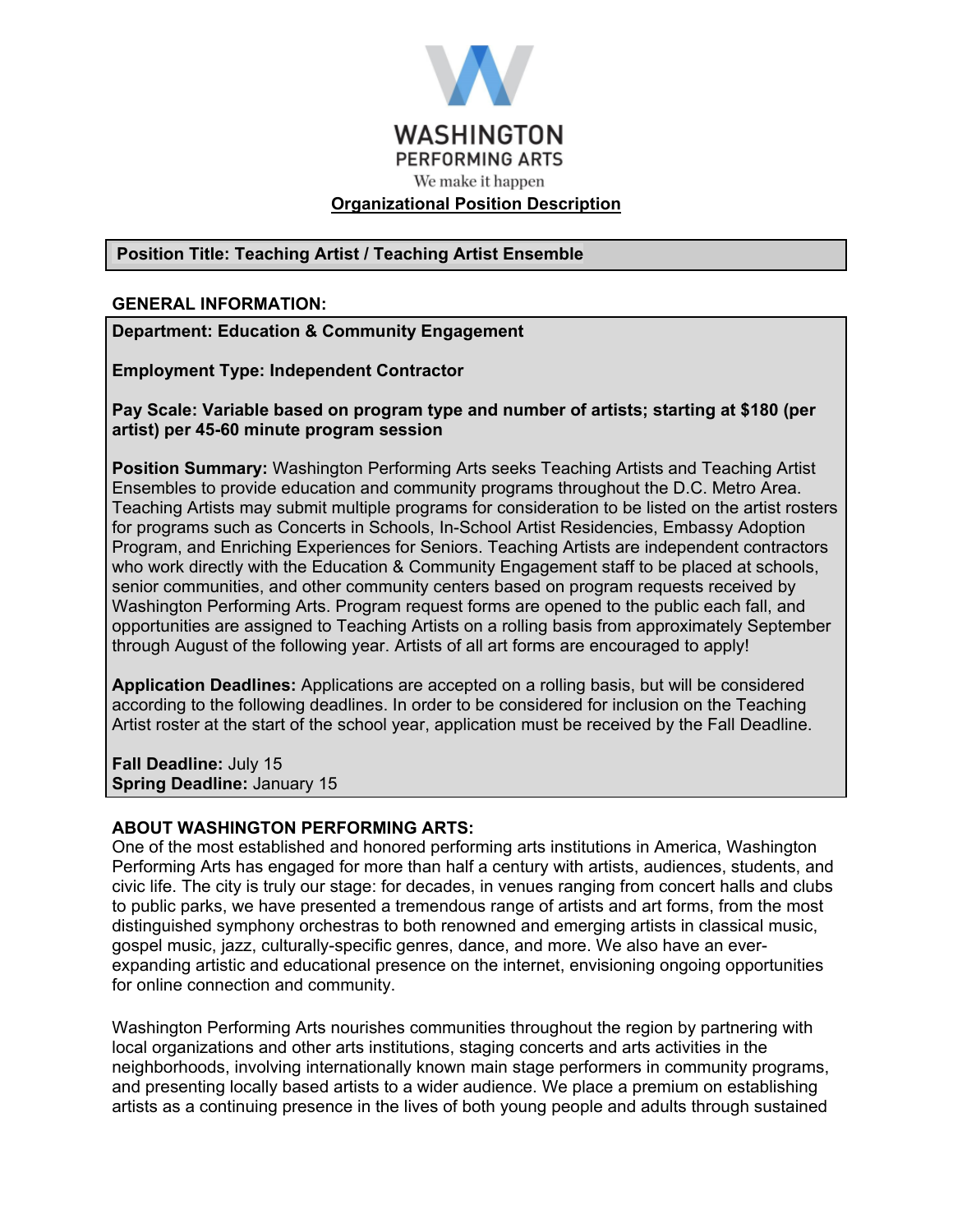

residencies and educational programs. Our achievements have been recognized with a National Medal of Arts and with two Mayor's Arts Awards from the DC Government. We embark upon our next half-century with the goals of expanding our commitment to excellence and rededicating ourselves to the motto of our founder, Patrick Hayes: "Everybody in, nobody out." Washington Performing Arts' employment decisions are made based on the business needs of the organization and qualifications of the applicants and employees.

### **Organizational Diversity**

Washington Performing Arts prizes the diversity of the organization, at every level; from programmatic content to composition of its board and staff, and is continually striving to better diversify its staff.

### **Diversity Statement**

Washington Performing Arts subscribes to a policy of Equal Employment Opportunity, and will not discriminate against any employee or applicant because of race, age, sex, color, sexual orientation, physical or mental disability, protected veteran status, religion, ancestry or national origin, marital status, genetic information, political affiliation, and gender identity or expression. In addition, the District of Columbia adds protection for marital status, personal appearance, sexual orientation, family responsibilities, matriculation, or political affiliation. Minorities, Women, Protected Veterans and Individuals with Disabilities are encouraged to apply.

### **TEACHING ARTIST PROGRAM OPPORTUNITIES:**

### *Concerts in Schools (CIS)*

CIS provides in-school music, dance, theater, and storytelling performances, and visual arts workshops to students in DC public schools and Title I public schools in Montgomery County and Prince George's County, Maryland, and Fairfax County, Alexandria, Arlington, and Falls Church, Virginia. Using curriculum- and standards-based teaching plans, Teaching Artists introduce students to live performance as well as the opportunity to learn about and appreciate heterogeneous cultures through interactive arts experiences. Most CIS events are a one-time performance of approximately 45-60 minutes in length.

### *In-School Artist Residencies (ISAR)*

ISAR expands upon the Concerts in Schools (CIS) experience by engaging individual classrooms over an extended period in arts-learning activities that further connect the art form to the broader core curriculum. Each classroom residency of up to five sessions begins or culminates with a school-wide presentation by the Teaching Artist. Teaching Artists work with classroom teachers to develop a residency that best meets the needs of the students.

### *Embassy Adoption Program (EAP)*

In the Embassy Adoption Program, 5th and 6th grade DC Public School classes work with an Embassy or global partner for a year of learning about their adopted country. Their experience culminates with a Capstone Presentation at the embassy, ambassador's residence, or similar location. Teaching Artists in the EAP work with the EAP classroom to either 1) introduce the arts and culture of the class' adopted region or 2) introduce a specialized project (a song, dance, art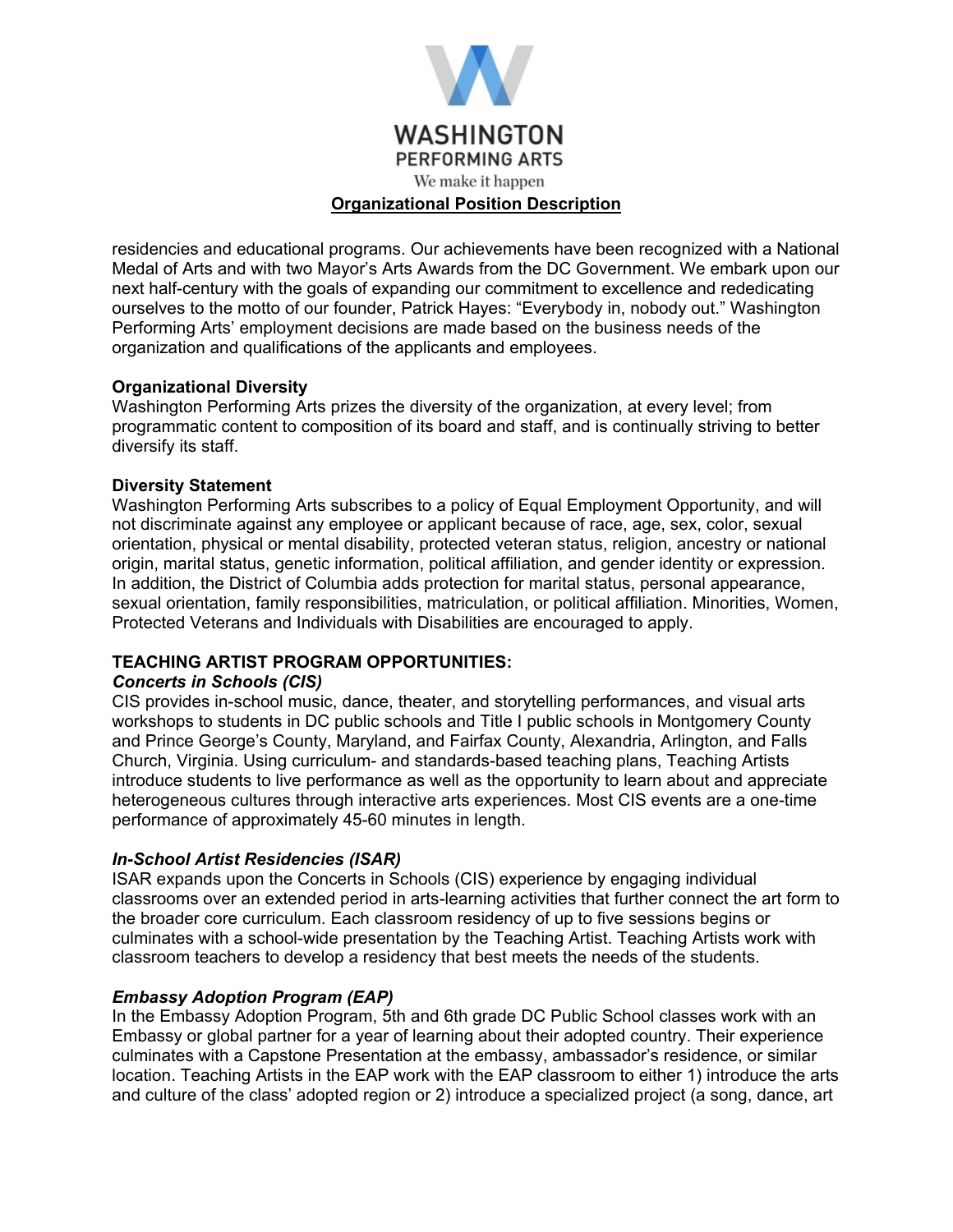

project, etc) that the classroom teacher can continue to practice with the students for inclusion in the final presentation. Teaching Artists work with EAP classrooms for a total of three sessions with one optional planning meeting. Teaching Artists are not responsible for planning and/or rehearsing the entire presentation for an EAP class, but rather may be a collaborator on introducing the arts.

# *Enriching Experiences for Seniors (EES)*

The EES program celebrates the strength, achievement, and potential of older adults through immersive arts experiences. Teaching Artists in EES present workshops and performances in senior centers, community centers, churches, and other locations. To engage active seniors to those with various physical and cognitive abilities, the Enriching Experiences for Seniors program can be customized to meet the needs of any life-long learning community.

### *Other Opportunities*

Teaching Artists may also be invited by Washington Performing Arts to participate in programs such as Capital Arts Partnership (CAP) residencies, Family Art Moments (FAM) performance series, donor/special events, and other forms of organizational engagement.

### **Duties & Responsibilities**

- Create thoughtful, professional arts education experiences for grades PK-12 and/or adults
- Respond in a timely manner to requests from Washington Performing Arts and partnering schools, teachers, and administrators
- Plan with teachers and administrators to create arts experiences tailored to the needs of the population receiving the requested program

### **Minimum Qualifications**

Teaching Artist applicant (and all members of group applicants) must be:

- 18 years of age or older at the time of applying;
- legally authorized to work in the United States;
- based in the Washington, D.C. metro area;
- a professional artist with expertise in one or more arts disciplines;
- fully vaccinated against COVID-19 or able to provide a valid medical or religious exemption from vaccination against Covid-19;
- able to complete and pass the District of Columbia Public Schools (DCPS) Clearance process, required of all program providers of DCPS (includes Criminal Background Check, Child Protection Register Check, Sex Offender Registry Check, and Mandatory Drug and Alcohol Testing)

### **Preferred Skills/Qualifications**

Experience working with one or more of the following populations in a school or community setting: children, youth, teachers, seniors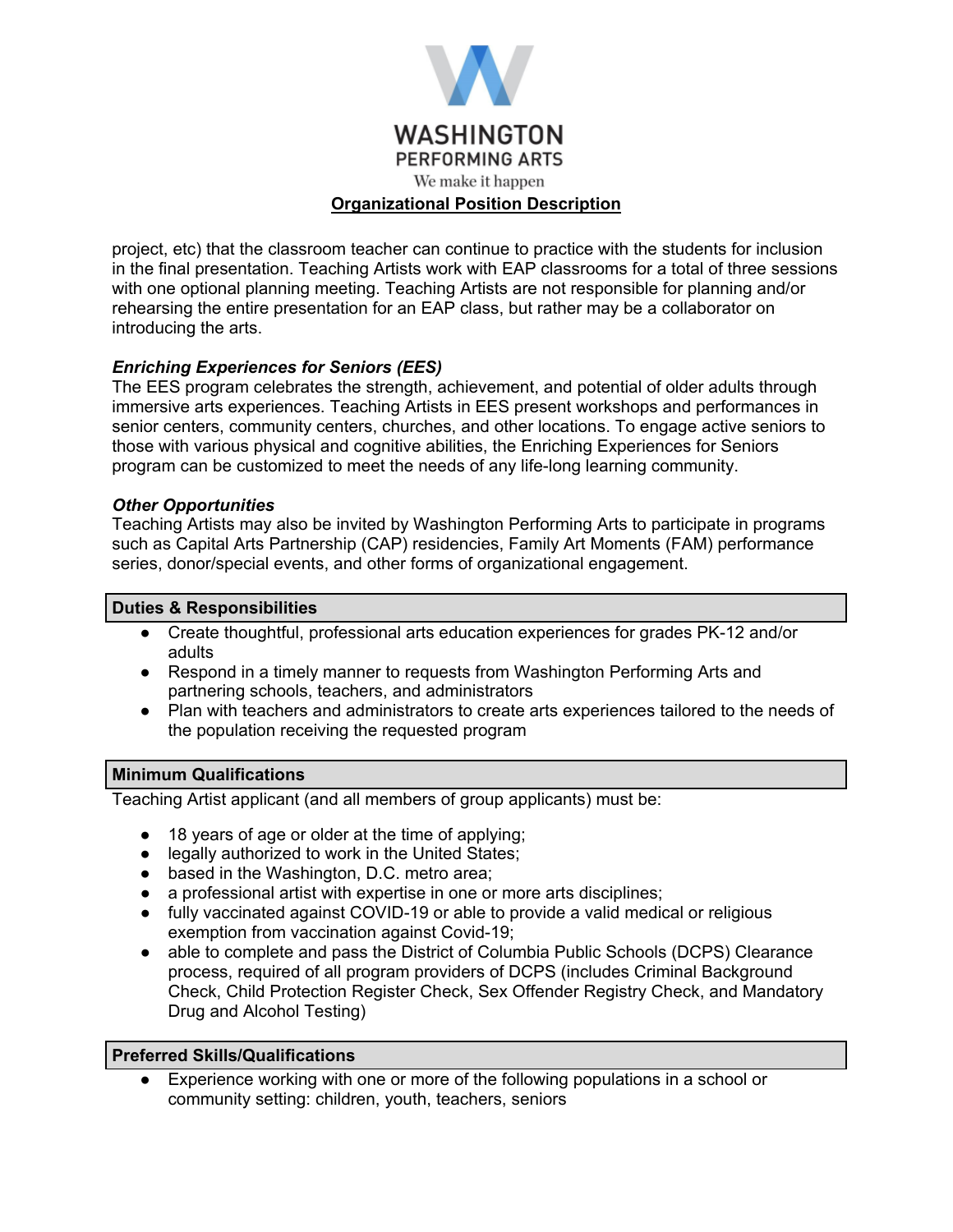

- Some knowledge of disability, accessibility, and inclusion practices; interest and/or experience working with or developing programming for individuals with disabilities
- Excellent time-management and communications skills
- Ability to work independently with attention to detail including managing multiple programs scheduled at multiple sites
- A willingness to work with flexibility, as Teaching Artists work in a wide variety of educational settings

# **Specific Conditions of Work**

- In-person work in schools, community event spaces, and performance venues
- Successful candidates will be required to complete and pass the DCPS Clearance process before engaging in in-school programs with students.
- **COVID-19 Vaccination Requirement:** Washington Performing Arts values the safety of our employees and families, our patrons and visitors, artists and students, and the community at large. Therefore, effective October 15, 2021, we are requiring that all Washington Performing Arts staff (including contractors and vendors who interact inperson with the general public) must be vaccinated against COVID-19. The COVID-19 vaccines remain a critical tool for saving lives, reducing the severity of the illness in infected people, and stopping the spread of COVID-19. In support of these values, if you are selected to be a Washington Performing Arts Teaching Artist, you must be fully vaccinated against COVID-19 at the start of your contract. You must submit proof that you are fully vaccinated against COVID-19 to the Education & Community Program Manager in order to be listed as a program provider on the Teaching Artist roster and any program request forms. In the instance where vaccination is not medically advised or violates your sincerely held religious beliefs, you may ask for an accommodation. Additionally, Teaching Artists must follow any federal/state/local mandates (such as mandated mask wearing in public spaces) that may be in effect at the time of their contract, as well as any new policies or procedures enacted by Washington Performing Arts.

# **How to Apply**

Click here to access the **Teaching Artist Application** in Submittable: <https://washingtonperformingarts.submittable.com/submit>

Using the Submittable Application above, please submit

- Completed Application Questions
- Biography (of individual or ensemble/organization)
- Promotional Photo (of individual or ensemble/organization)
- Program Description(s)
- Work Samples
- Resume
- 2 Professional References